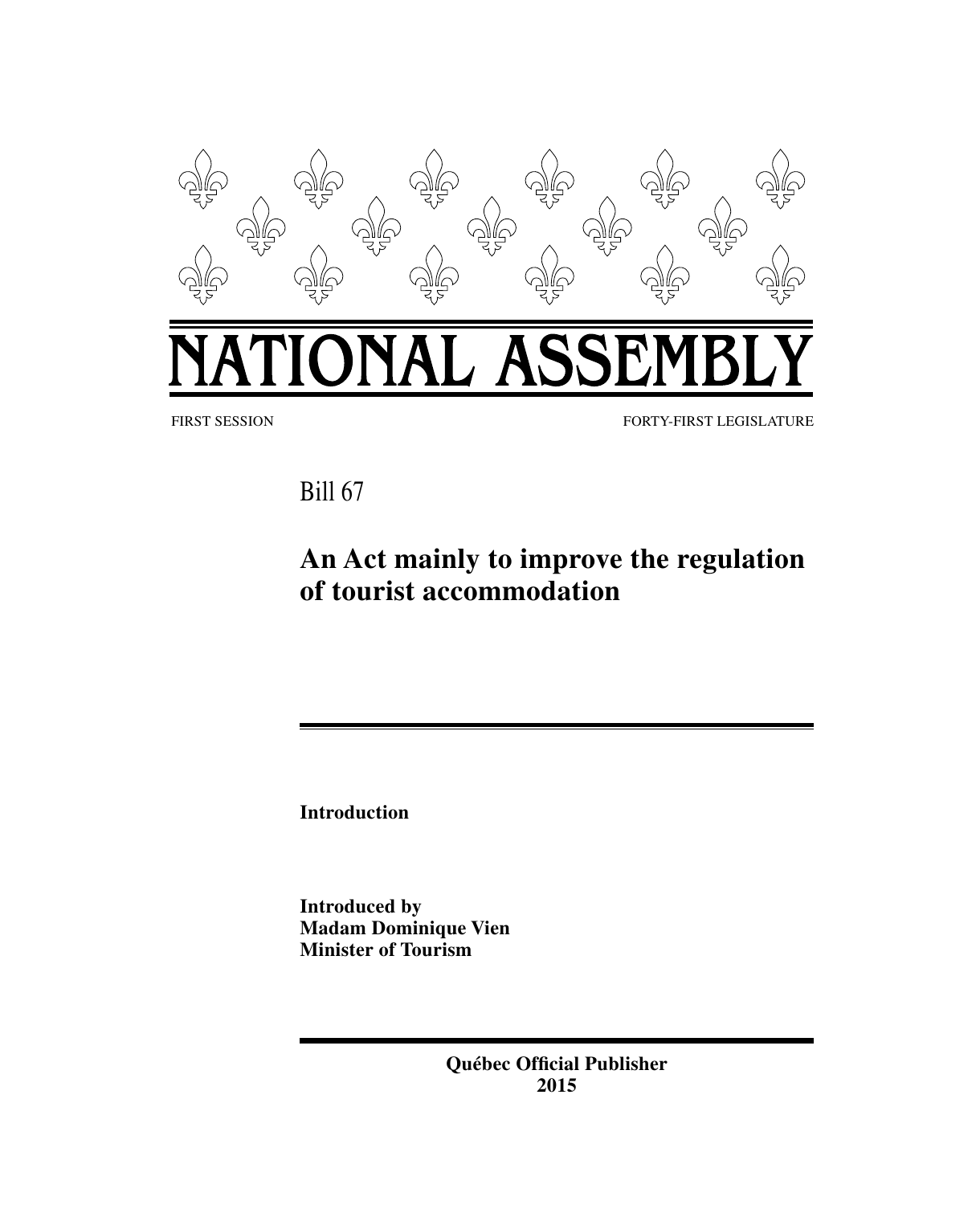#### **EXPLANATORY NOTES**

*This bill amends the Act respecting tourist accommodation establishments to define the notion of "tourist", to specify the cases in which the Minister of Tourism may or must refuse to issue a classification certificate or suspend or cancel a certificate, and to allow the Minister to delegate the Minister's responsibilities as regards the suspension and cancellation of such certificates.*

*The bill also amends that Act to include provisions relating to investigations and to revise its penal provisions.*

*In addition, the bill amends the Act respecting the Ministère du Tourisme to allow the Minister to entrust certain ministerial functions to a recognized body or group of recognized bodies and to allow the Minister to determine the purposes for which certain sums paid out to regional tourism associations must be used.*

#### **LEGISLATION AMENDED BY THIS BILL:**

– Act respecting tourist accommodation establishments  $(char E-14.2):$ 

– Act respecting the Ministère du Tourisme (chapter M‑31.2).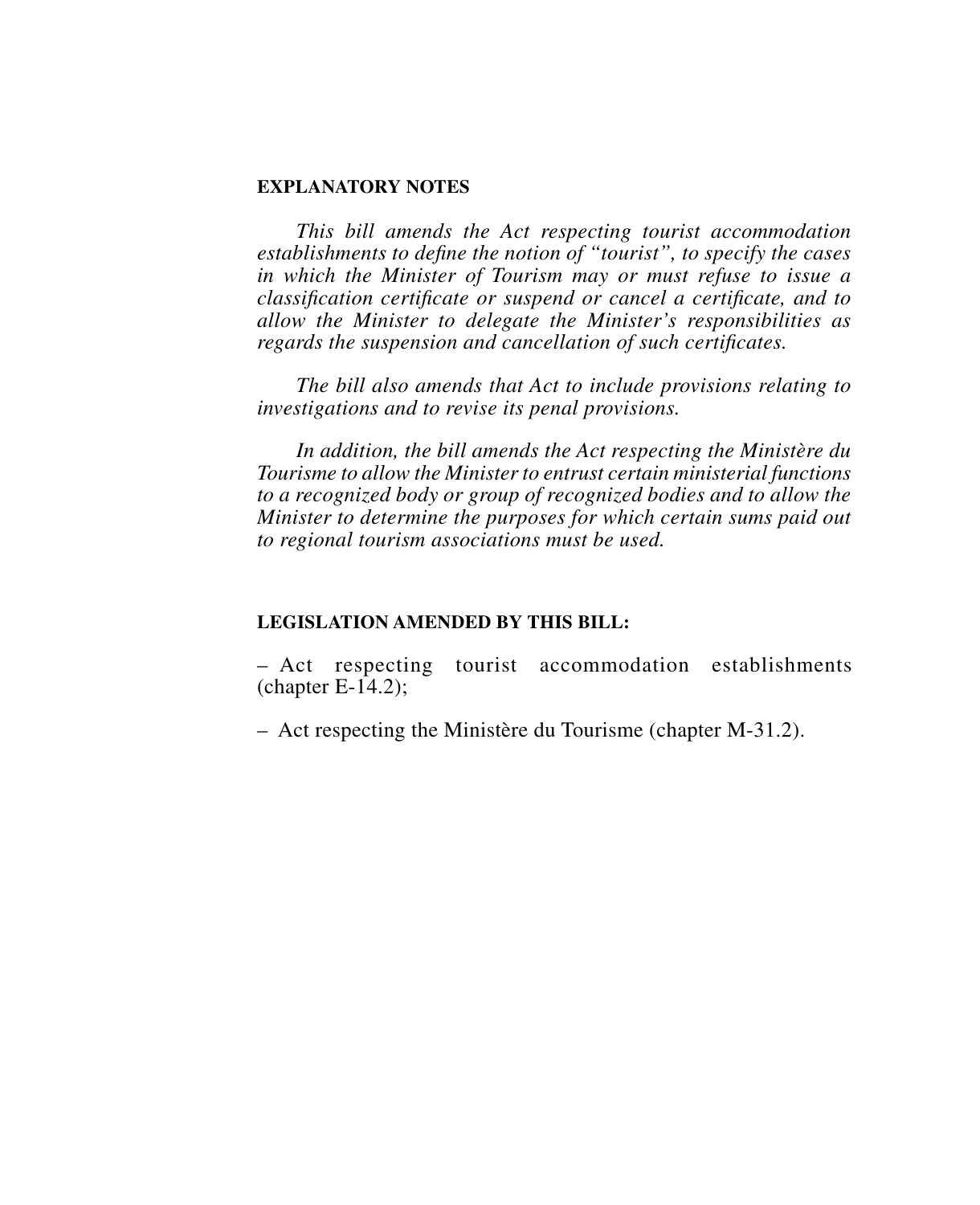# **Bill 67**

# **AN ACT MAINLY TO IMPROVE THE REGULATION OF TOURIST ACCOMMODATION**

## THE PARLIAMENT OF QUÉBEC ENACTS AS FOLLOWS:

#### ACT RESPECTING TOURIST ACCOMMODATION ESTABLISHMENTS

**1.** Section 1 of the Act respecting tourist accommodation establishments (chapter E‑14.2) is amended by adding the following paragraph at the end:

"In this Act, unless the context indicates otherwise, "tourist" means a person who takes a leisure or business trip, or a trip to carry out remunerated work, of not less than one night nor more than one year outside the municipality where the person's place of residence is located and who uses private or commercial accommodation services."

2. Section 6 of the Act is amended

(1) by replacing the first paragraph by the following paragraph:

"6. The operation of a tourist accommodation establishment is subject to the issue of a classification certificate.";

(2) by adding the following paragraph at the end:

"The person applying for the classification certificate is required to inform the Minister of any offence referred to in section 11.0.1 of which the person has been found guilty or for which the person has been the subject of a non compliance order."

**3.** The Act is amended by inserting the following section after section 6:

"6.1. On receiving an application for a classification certificate for a tourist accommodation establishment for which no certificate has been issued or an application to change the class of tourist accommodation establishment or the type or number of accommodation units offered, the Minister shall send a notice to the municipality in whose territory the establishment is situated informing the municipality of the application and the intended use.

If the intended use is not in conformity with the municipal planning by laws relating to uses passed under the Act respecting land use planning and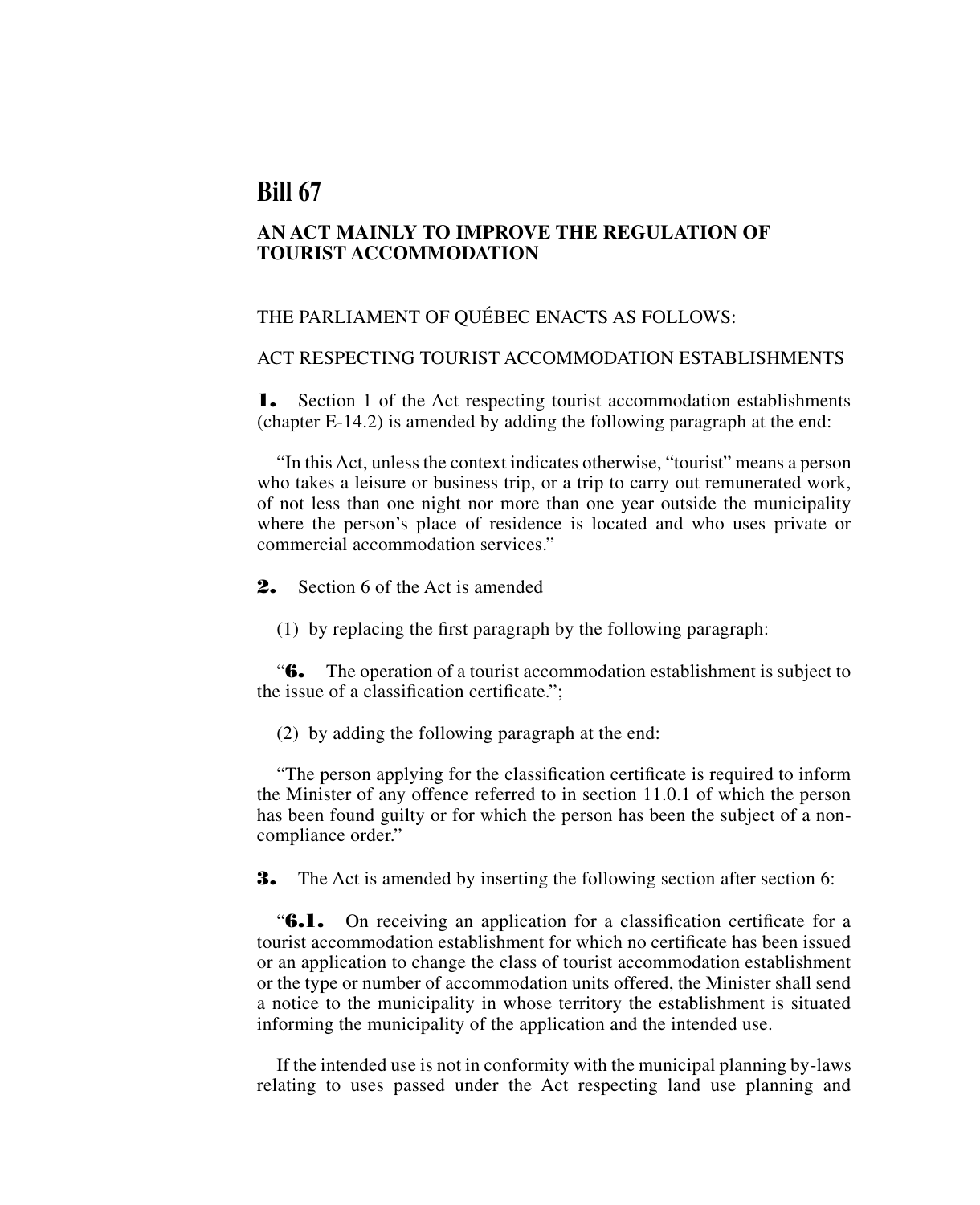development (chapter A‑19.1), the municipality must inform the Minister within 45 days of the notice.

This section does not apply to an establishment situated on land in the domain of the State or on an Indian reserve."

4. Section 8 of the Act is amended by replacing "a person to operate" in the second paragraph by "the operation of".

**5.** Section 11 of the Act is replaced by the following section:

"11. The Minister shall refuse to issue a classification certificate if the person applying for it does not meet the conditions prescribed by this Act and the regulations.

The Minister shall also refuse to issue a classification certificate if the municipality informs the Minister, in accordance with section 6.1, that the intended use of the tourist accommodation establishment is not in conformity with the municipal planning by-laws relating to uses passed under the Act respecting land use planning and development (chapter A-19.1)."

**6.** The Act is amended by inserting the following section after section 11:

"**11.0.1.** The Minister may refuse to issue a classification certificate if the person applying for it has, in the last three years, been found guilty of an offence under this Act or the regulations, the Building Act (chapter B‑1.1) as regards barrier free design, the Environment Quality Act (chapter Q‑2), the Consumer Protection Act (chapter P‑40.1) or the Act respecting the conservation and development of wildlife (chapter C-61.1), unless the person has been pardoned, or has, in the last three years, been the subject of a non compliance order made under any of those Acts."

7. Section 11.1 of the Act is replaced by the following sections:

"**11.1.** The Minister shall suspend or cancel a classification certificate if its holder no longer meets the conditions prescribed by this Act and the regulations.

"**11.2.** The Minister may suspend or cancel a classification certificate if its holder has, during the term of the classification certificate, been found guilty of an offence under this Act or the regulations, the Building Act (chapter  $B-1.1$ ) as regards barrier free design, a municipal planning by law relating to uses passed under the Act respecting land use planning and development (chapter A‑19.1), the Environment Quality Act (chapter Q‑2), the Consumer Protection Act (chapter P-40.1) or the Act respecting the conservation and development of wildlife (chapter C-61.1), unless the holder has been pardoned, or has, during the term of the classification certificate, been the subject of a non compliance order made under any of those Acts.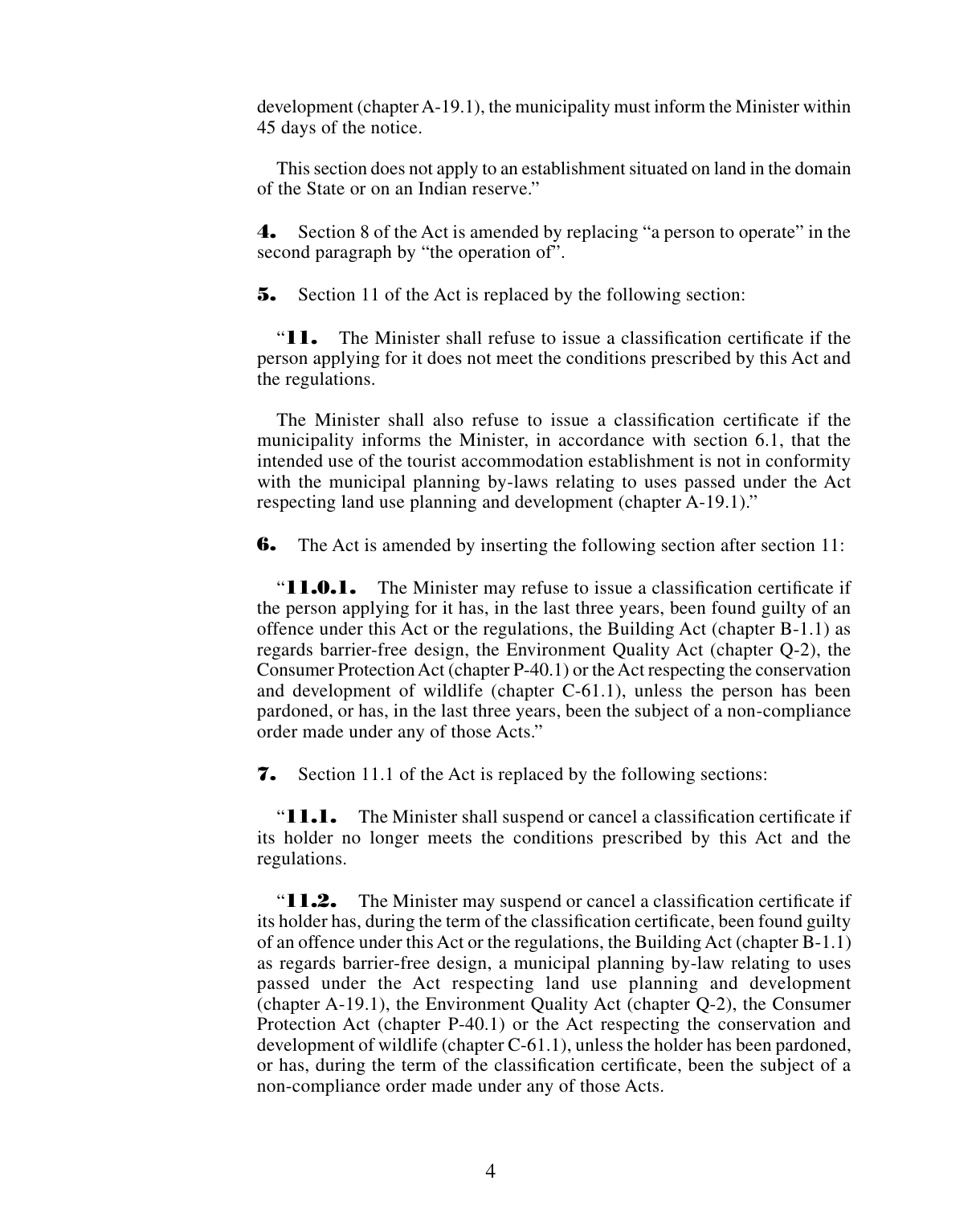The classification certificate holder is required to inform the Minister without delay of any offence referred to in the first paragraph of which the holder has been found guilty or for which the holder has been the subject of a noncompliance order."

8. Section 14.1 of the Act is amended by inserting ", suspension or cancellation" after "the issue".

**9.** Section 15 of the Act is replaced by the following section:

" $15.$  A decision refusing to issue, suspending or cancelling a classification certificate may, within 30 days of its notification, be contested before the Administrative Tribunal of Québec."

10. Section 30 of the Act is amended by replacing ", other than a provisional classification certificate" by "or the provisional classification certificate, as applicable".

**11.** The Act is amended by inserting the following section after the heading of Division IV:

**32.2.** The inspectors responsible for the enforcement of this Act and the regulations are designated by the Minister.

The Minister may also enter into a written agreement with a person regarding the carrying out of an inspection program for the enforcement of this Act and the regulations. Such an agreement must provide for the method of implementing the program."

**12.** Section 33 of the Act is amended

(1) by replacing the introductory clause of paragraph 1 by the following clause:

"33. An inspector may, in performing the inspector's duties,";

(2) by replacing paragraph 3 by the following paragraph:

"(3) require any document or information relating to the enforcement of this Act and the regulations."

**13.** Section 35 of the Act is repealed.

14. The Act is amended by inserting the following after section 35:

**35.1.** An inspector may not be prosecuted for an act done in good faith in the performance of the inspector's duties.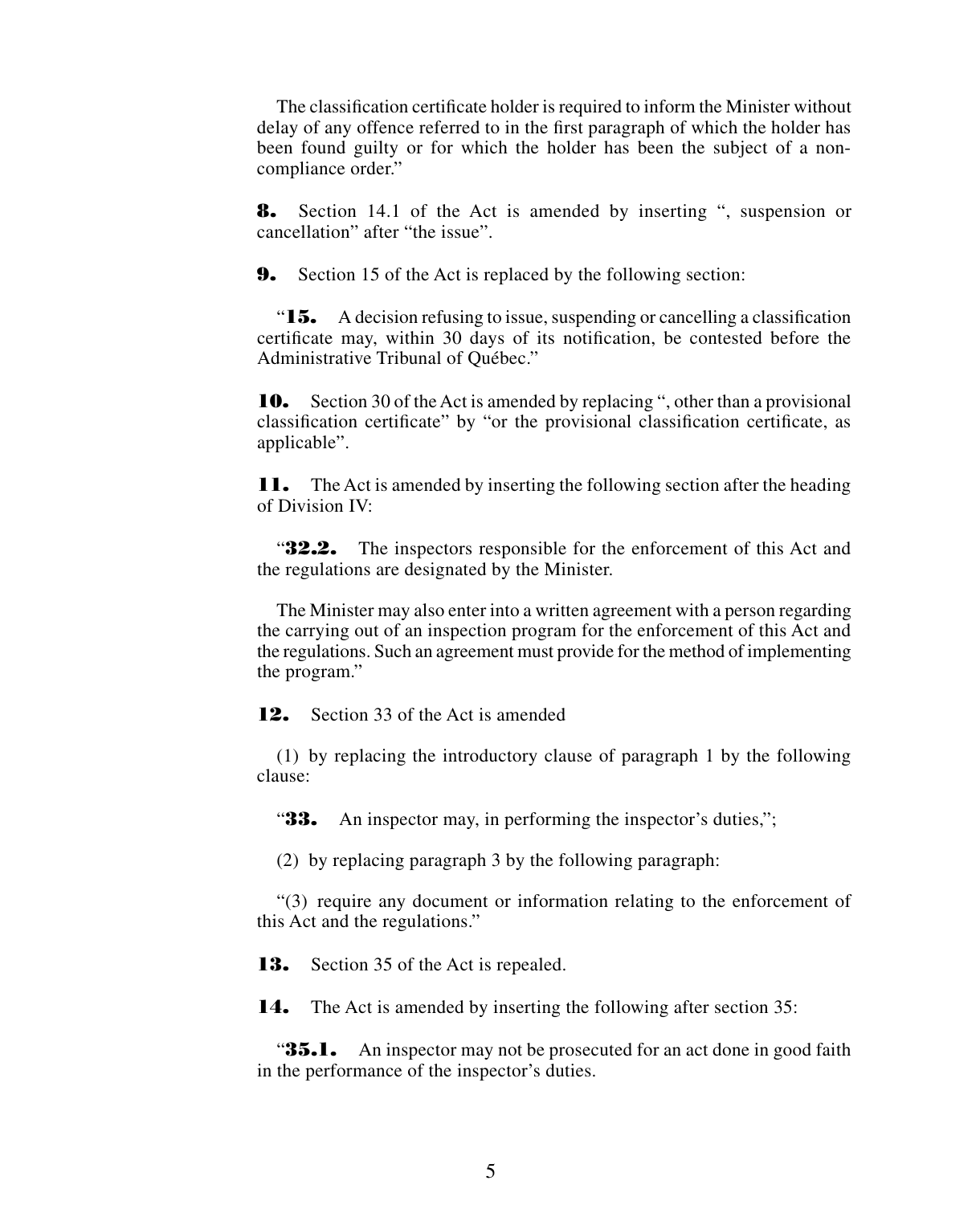#### "**DIVISION IV.1**

#### "INVESTIGATION

**35.2.** The Minister may investigate or direct a person the Minister designates to investigate any matter relating to the enforcement of this Act or the regulations.

"35.3. An investigator may not be prosecuted for an act done in good faith in the performance of the investigator's duties."

**15.** The Act is amended by inserting the following sections after the heading of Division VI:

**36.1.** Anyone who fails to provide information or a document required by this Act or the regulations is guilty of an offence and is liable to a fine of \$500 to \$5,000 in the case of a natural person and \$1,000 to \$10,000 in other cases.

**36.2.** Anyone who contravenes section 30 or a regulatory provision determined by the Government is guilty of an offence and is liable to a fine of \$1,000 to \$10,000 in the case of a natural person and \$2,000 to \$20,000 in other cases."

**16.** Section 37 of the Act is amended

(1) by replacing "Every person who" in the introductory clause by "Anyone who" and by adding "and is liable to a fine of \$2,500 to \$25,000 in the case of a natural person and \$5,000 to \$50,000 in other cases" after "offence" in the portion after paragraph 6;

(2) by replacing "or 30, of the first paragraph of section 34, of section 35 or of any regulation prescribed by the Government," in paragraph 5 by "or 32 or of the first paragraph of section 34,";

(3) by adding the following paragraphs after paragraph 6:

"(7) in any way hinders an inspector or investigator in the performance of their duties, misleads the inspector or investigator by concealment or misrepresentation, or refuses to provide information or a document the inspector or investigator is entitled to obtain under this Act or the regulations, or

"(8) operates or purports to operate a tourist accommodation establishment without a classification certificate having been issued in accordance with this Act,".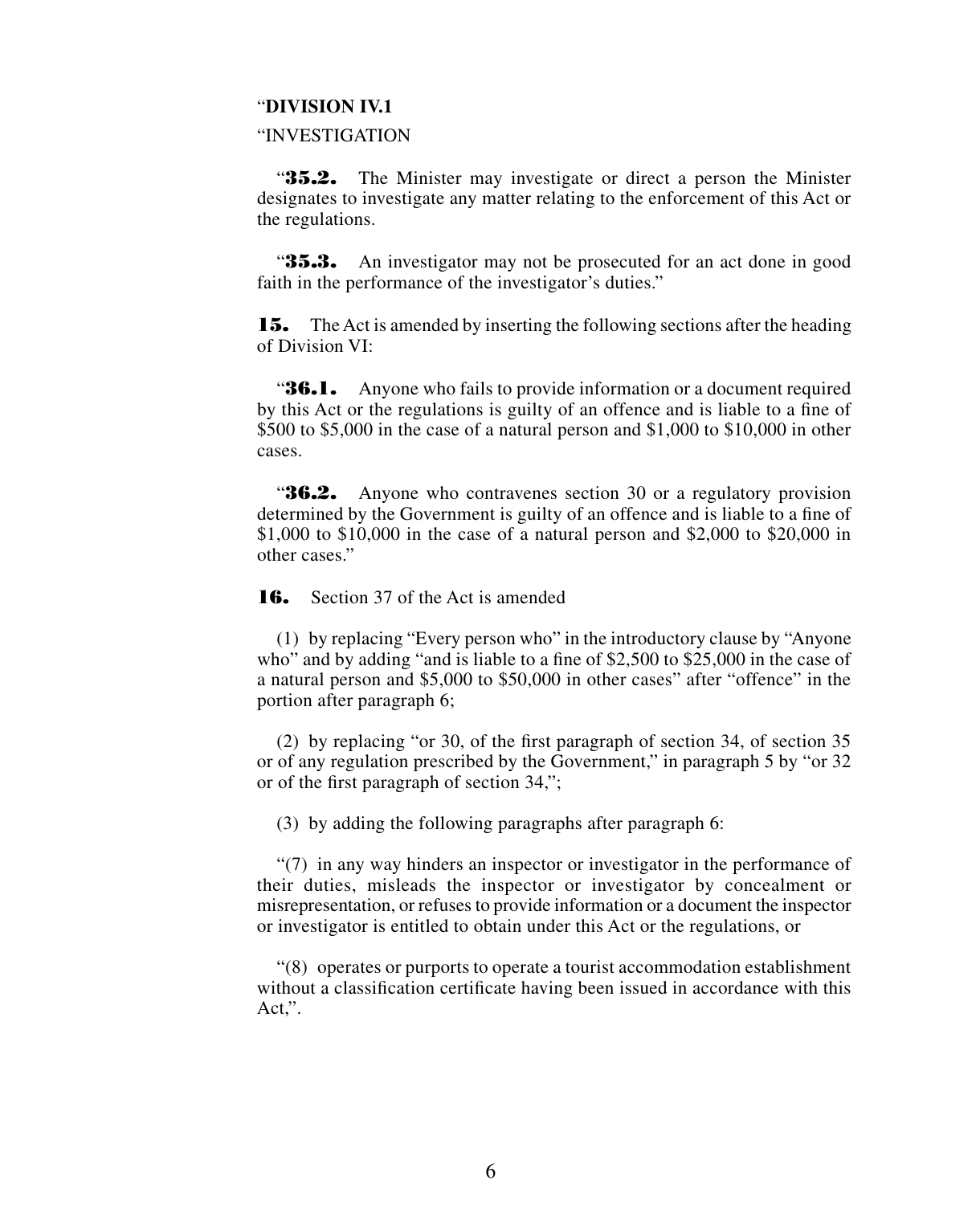**17.** Sections 38 to 41 of the Act are replaced by the following sections:

"38. Anyone who operates a tourist accommodation establishment for which the issue of a classification certificate has been refused or whose classification certificate has been suspended or cancelled is guilty of an offence and is liable to a fine of \$5,000 to \$50,000 in the case of a natural person and \$10,000 to \$100,000 in other cases.

**39.** The minimum and maximum fines prescribed by this Act are doubled for a second offence and tripled for a subsequent offence.

**40.** If an offence under this Act or the regulations is committed by a director or officer of a legal person, partnership or association without legal personality, the minimum and maximum fines are those prescribed for a legal person for that offence.

"41. Anyone who, by an act or omission, helps or, by encouragement, advice, consent, authorization or order, induces a person to commit an offence under this Act or the regulations is guilty of an offence and is liable to the same penalty as that prescribed for the offence they helped or induced the person to commit.

"41.1. In any penal proceedings relating to an offence under this Act or the regulations, proof that the offence was committed in an immovable owned by the defendant is sufficient to establish that it was committed by the defendant, unless the defendant establishes that they exercised due diligence, taking all necessary precautions to prevent the offence.

" $41.2.$  In any penal proceedings relating to an offence under this Act or the regulations, proof that the offence was committed by a mandatary or employee of any party that is subject to this Act is sufficient to establish that it was committed by that party, unless the party establishes that it exercised due diligence, taking all necessary precautions to prevent the offence.

"**41.3.** If a legal person or an agent, mandatary or employee of a legal person, partnership or association without legal personality commits an offence under this Act or the regulations, the directors or officers of the legal person, partnership or association are presumed to have committed the offence unless it is established that they exercised due diligence, taking all necessary precautions to prevent the offence.

For the purposes of this section, in the case of a partnership, all partners, except special partners, are deemed to be directors of the partnership unless there is evidence to the contrary appointing one or more of them, or a third person, to manage the affairs of the partnership."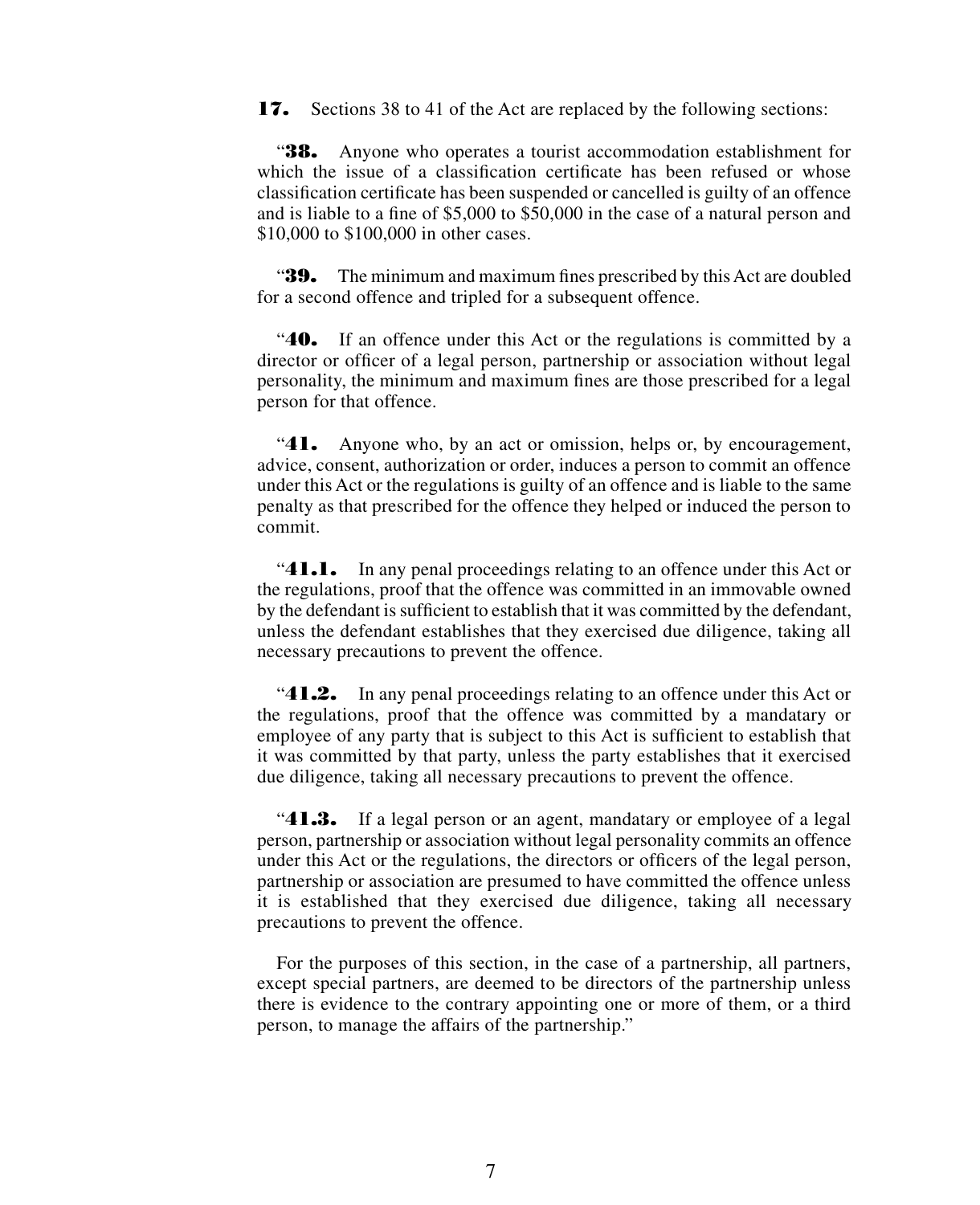# ACT RESPECTING THE MINISTÈRE DU TOURISME

**18.** Section 3 of the Act respecting the Ministère du Tourisme (chapter M-31.2) is amended

(1) by replacing "and policies" in the first paragraph by ", policies and strategies";

(2) by replacing "and policies" in the second paragraph by ", policies and strategies".

19. Section 4 of the Act is amended

(1) by striking out "and the development of new tourism experiences" in paragraph 3;

(2) by replacing "offer and provide a framework for" in paragraph 5 by "ensure and oversee the provision of";

(3) by adding the following paragraph at the end:

"(10) to guide, plan and coordinate strategic knowledge development with respect to tourism."

20. Section 5 of the Act is amended

(1) by replacing "and policies" in paragraph 1 by ", policies and strategies";

(2) by replacing "tourism services, facilities or territories" in paragraph 5 by "tourism services".

21. Section 6 of the Act is amended

(1) by replacing "and policies" in the first paragraph by ", policies and strategies";

(2) by replacing "community bodies, in particular regional tourism associations, for the purpose of carrying out the ministerial" in the second paragraph by "such community bodies as are necessary for the pursuit of the Minister's".

**22.** The Act is amended by inserting the following section after section 6:

"6.1. The Minister may entrust the functions described in section 4 to a recognized body or a group of recognized bodies.

The group must be constituted as a non profit legal person whose members are the bodies recognized under the second paragraph of section 6."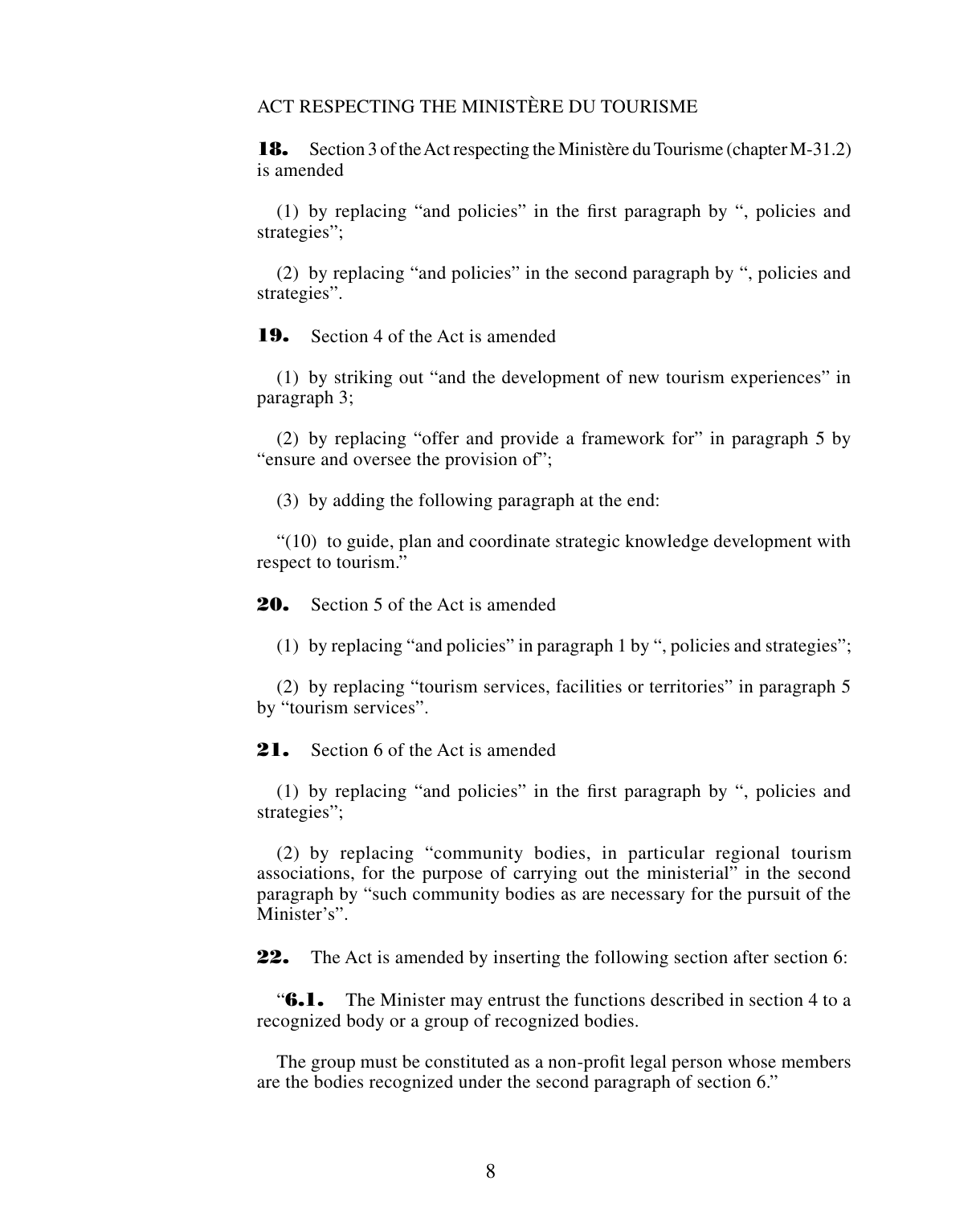23. Section 25 of the Act is amended by replacing the second paragraph by the following paragraph:

"The Minister shall determine the terms of payment and the purposes for which such sums must be used."

# TRANSITIONAL AND FINAL PROVISIONS

24. Section 6.1 of the Act respecting tourist accommodation establishments (chapter E‑14.2), enacted by section 3, also applies, with the necessary modifications, to the first application for a classification certificate filed after the date of coming into force of this Act for an establishment for which such a certificate had been issued and was valid on that date.

25. This Act comes into force on the date to be set by the Government.